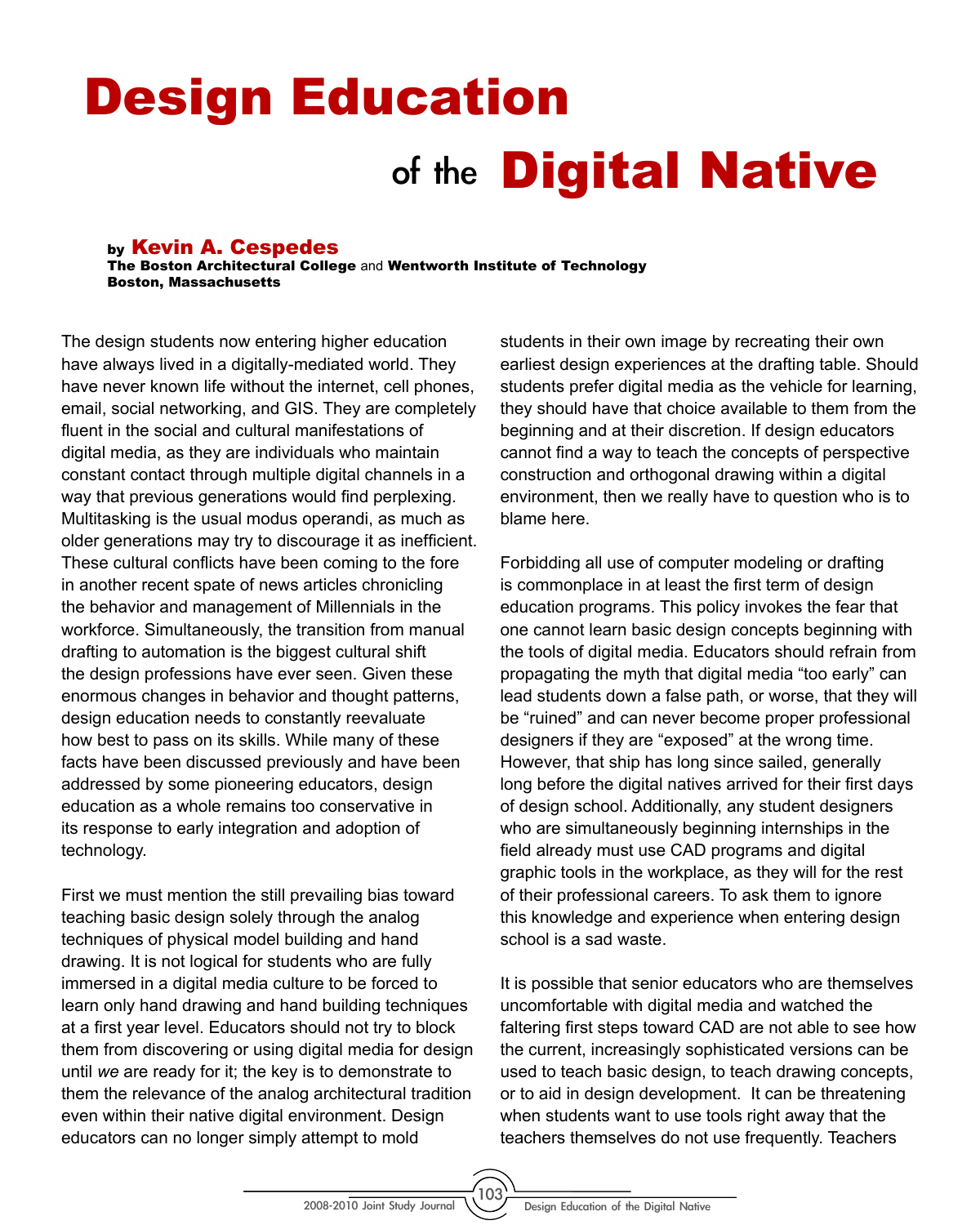are tempted to tell these digital natives to "slow down" and to "get back to basics", meaning to get back to the physical drawing board. However, this new generation is more likely to have begun drafting or designing originally in a free version of SketchUp or another CAD program available in previous education and the outside world than to have begun drafting at a table by hand. This is not necessarily a bad thing! While the early steps taken in design tend to be clumsy and naïve regardless of whether they are taken in analog or digital, they are no less valid if they happen to use digital media. Educators need to learn to embrace and to encourage these efforts and to find a way to demonstrate the basic principles that teachers espouse using a fully integrated approach.

The free versions of SketchUp and Google Earth certainly have many weaknesses for professional drafting, however their ease of basic use and total accessibility via the internet make an extremely compelling combination*.* Digital spatial representation software is no longer prohibitively expensive or so complicated that it requires specialized training to get started. Instead, a computer with internet access, a rainy afternoon, a project in mind, and a little determination are the only prerequisites. To see some of this untrained work (mixed in with some trained and professional level work), one needs only to browse Google's 3D Warehouse of models. The average consumer has access to the technical means to quickly visualize, develop, and execute a design as a 3D model-- a notion that 25 years ago seemed hardly conceivable. Despite the weaknesses of SketchUp, it is a gateway drug for the purchase and use of the more sophisticated and fully featured professional-level programs such as AutoCAD, bonzai3d, and form•Z, and it makes the learning curve much easier once exposed.

Therefore, it would be unwise to underestimate the average incoming student's exposure to modeling or drafting software prior to formal design education, especially considering that enjoyment and delight in the use of these ubiquitous modeling programs may have had a major hand in the recruitment of prospective students into design training. When students are forced to do hand drawings against their will, often they construct the drawing elements in SketchUp or CAD and simply trace over a scaled print for homework assignments. This does not mean they are failing to

take in the lessons of perspective construction or of orthogonal drafting. Educators need to take ownership of the existing situation and to assess the information and skills they are truly trying to impart. While students should learn to use manual drawing tools as well, is the actual use of a T-square and mechanical pencil truly most basic to the development of a designer's sensibility? Design instruction needs to learn to respond to the way young designers have already remodeled their minds. I believe that the potential of these young designers who have been conversant in three-dimensional modeling essentially from the outset of their careers is potentially immense and revolutionary, should educators foster it correctly.

Both hand drawing and digital modeling are efforts at representing our perceptions of a three-dimensional world on a two-dimensional surface, be it paper or a flat screen. There is not one correct method to learn these drawing concepts (simply because that is the way it has always been taught before). And to be fair to the students, one should probably admit that sometimes educators may feel the desire to find a way to slow students down so we can demonstrate our own superiority and gain credibility as experts. This stance will only damage our credibility as educators in the long run, if we allow ourselves to feel threatened by the potential and existing skills of the incoming digital natives. Teachers who are not accustomed to teaching the first steps of formal drafting and two-dimensional representation using CAD and other programs can critique the design work of these students, but it is often very difficult for them to understand or foster their process of development using design computing. We should resist the temptation to hinder it. We need to have the confidence as designers to allow students to develop along new pathways that were not previously available. Classes can become a truly mutual process of learning.

Another myth that needs to be re-examined is that the use of computers or 3D models "too soon" will "freeze" a project into its current state of development or lack thereof, and this is why student designers must be told to resist the temptation of "too easy" computer modeling and drawing. These preconceptions come out of the senior professional designer's own experience of the design process in the workplace of the past ten years or so, in which senior architects began the design process along traditional lines with napkin sketches

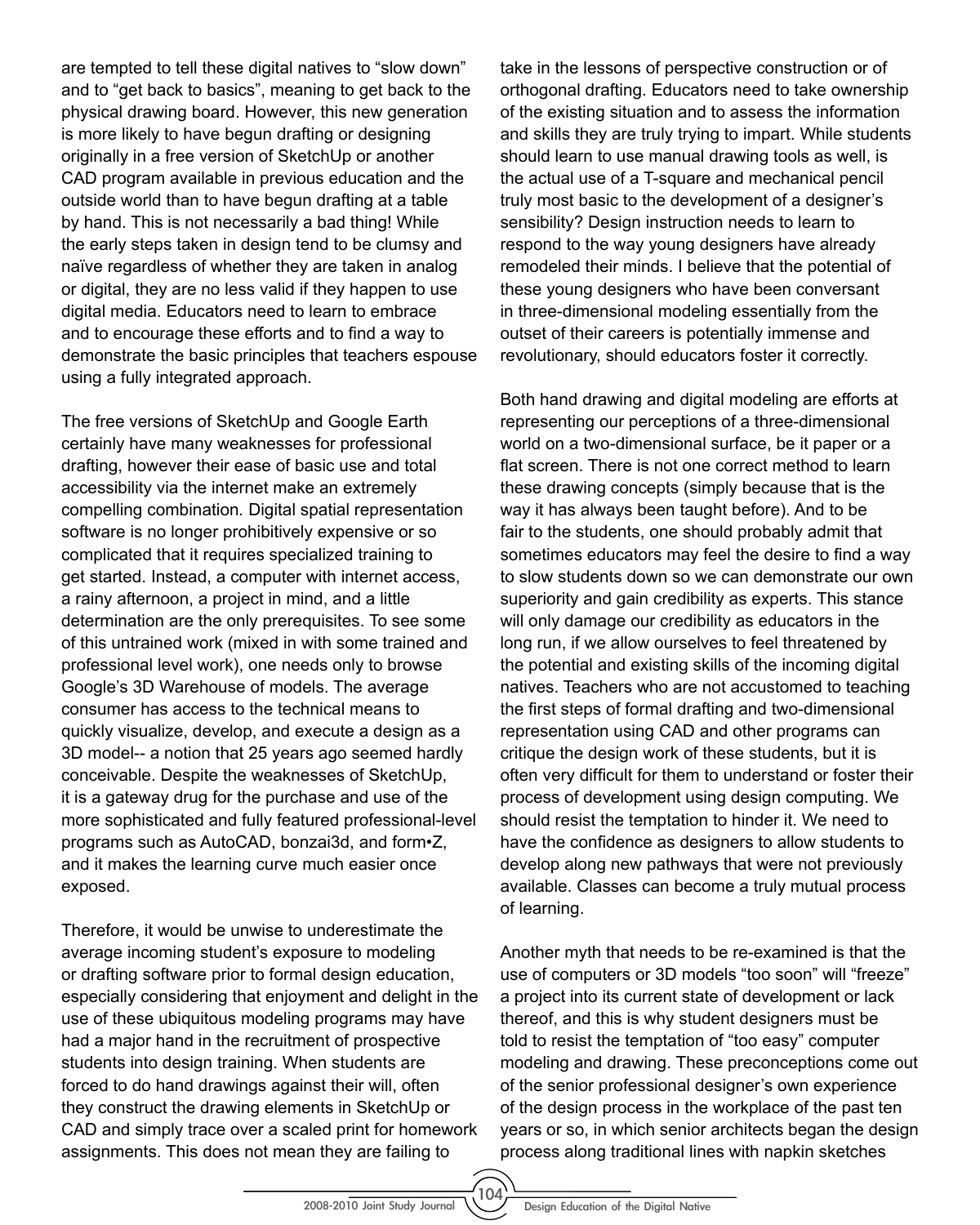and trace paper, and only once ideas and programming were well established, then usually junior architects began the task of CAD drafting (red-lined by the senior architect). When two-dimensional, well-established CAD plans were drawn, a dedicated 3D-modeler or outside specialized renderer would have been brought in to expensively and painstakingly finalize the proposed design as a 3D model and renderings for presentation, using different and specialized software. Thus, senior architects are accustomed to thinking of 3D models as expensive, labor intensive, and thus inherently final.

However, changes in software integration and ease of use have dramatically changed this workflow, for the many designers who embrace it. Early massing and site models can be created to increase the understanding of the scale and of the potential interaction between site and programmatic needs, or to analyze any other factors that can benefit from an interactive view in 3D space. These massing models need not become frozen, and they need not even resemble the finished project at all in literal form. They can be as "quick and dirty" as any napkin sketch or ragged chipboard model in the physical world. This is not a bad thing! Designers can easily modify, move, or completely change primitive shapes. They have not determined structure or materials at this stage. The model represents a concept, even if it might look like a building made of boxes stuck together sitting on a hill. Just because it could be rendered or have a slick look at this point does not mean it is finished.

Some critiques that a senior educator might typically give in order to progress from the programming to the conceptual stage of design (on paper) can be inappropriate to further the development of a conceptual 3D computer model. Adding doors and windows, wall thicknesses, and structural elements *can* actually freeze the 3D model in place, as they often add stylistic specificities and destroy primitives, leading to a lot of backtracking and extra work should the designer subsequently decide to make major formal changes, such as assigning a different structural material, rearrangement of spaces, or even changing the project's overall form from orthogonal to curvilinear. If students are working in both hand drawing and 3D modeling simultaneously, trying to produce required standard drawings such as plans and sections can,

ironically, be somewhat counterproductive and detrimental in the earlier stages of development.

Projects that truly use 3D modeling for design development may follow a different trajectory than the one the teacher is used to seeing using hand drawing. To complicate the issue, beginning design students are always struggling to do justice to their own mental image of a project and its design concept as they struggle to develop their own powers of external representation. What appears on paper or even in the developmental stages of a 3D model may in fact be *very* far from their desired end result, as they will often tell you. Help with technical challenges and with modeling skill will help approximate their true concept more quickly, so that it can be fairly critiqued and then developmentally reiterated. If students can manage to truly express their intended initial concepts earlier so that professors can share and understand their vision near the outset, it could make a huge difference in the studio design process. Currently, much time is lost on representational weakness in hand drawing and just plain misunderstanding.

Dr. Ganapathy Mahalingam's article, entitled *The Search for Intensional Form* in this issue of the Journal, exposes some of the limitations of modeling software for the formal predesign process and suggests new potentialities. Currently, the predesign decision process usually occurs as a computation in the experienced designer's mind and is not formally available within the software itself. He proposes a software adaptation that could be a 'form finder' for structural, site-related, or stylistic information (rather than strictly an illustrator). Students could use help understanding early in the design process that the choice of concrete or steel construction versus wood has greater consequences to construction technique and form than simply eyedropping on a new material to the same developmental 3D model (even changing the size of steel to meet structural needs within a project can often impact many other design choices, as experienced designers know). The ability to quickly visualize structural and material consequences early in a project could help students avoid the pitfalls and make better choices using their own visual judgment, not only based on the warning of a teacher. Students will not learn or understand these consequences until they can see or experience them in projects—just as the senior architect has had the chance to do.